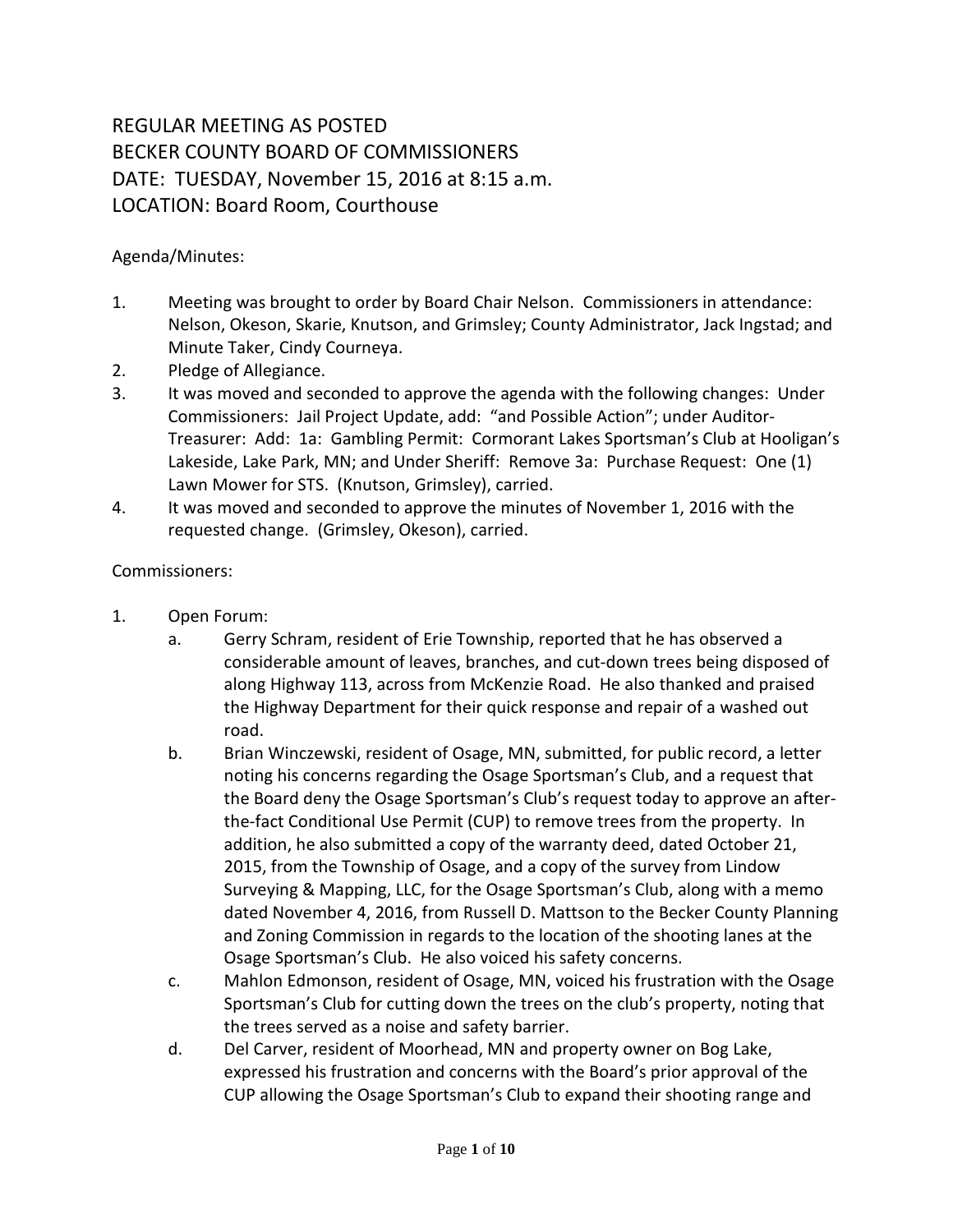also read the State of Appeals ruling on the case to overturn the approval. He also voiced his concerns with the upcoming request today to approve the afterthe-fact CUP to cut down trees on the shooting range, noting that his property is downrange and the trees acted as a noise and safety barrier.

- 2. Reports and Correspondence: The Commissioners reported on the following:
	- a. Commissioner Nelson: Natural Resources Management (NRM) Committee and attended a meeting as a representative of the Association of Minnesota Counties (AMC) in St. Paul with the Minnesota Pollution Control Agency (MPCA) and Board of Water and Soil Resources (BWSR).
	- b. Commissioner Skarie: Human Services Committee, Salary Review Board meeting for Elected Official Salary Setting, Becker County Council on Aging, and Safety Committee.
	- c. Commissioner Knutson: Sheriff's Committee and Becker County Planning Commission.
	- d. Commissioner Okeson: Salary Review Board meeting for Elected Official Salary Setting, Highway Road Tour, and attended the Minnesota Transportation Alliance 123<sup>rd</sup> Annual Membership meeting on November 9, 2016 at the Minnesota Landscape Arboretum, Chanhassen, MN, where he was presented the William Koniarski Public Sector Advocate Award. He thanked his fellow commissioners for nominating him for the award and the Board congratulated him.
	- e. Commissioner Grimsley: Human Services Committee, Economic Development District meeting in Fergus Falls, MN, and also reported that he and County Administrator, Jack Ingstad, will be meeting with Director, Becky Mitchell, from the Becker County Historical Society next week in regards to the Historical Society/Museum location.
- 3. Appointments: There were none. It was reported that the appointment for the Cormorant Lakes Watershed District Manager position will be made at the next Board meeting of Tuesday, December 13, 2016.
- 4. It was moved and seconded to confirm the 2017 Becker County Budget Hearing for Thursday, December 8, 2016, beginning at 6:01 p.m. in the Board Room of the Courthouse, and to also approve the Public Hearing of the Becker County Highway Five-Year Plan (2017-2021) and 2017 SMART Tax Sales Appropriation Plan be held on this date following the Budget Hearing. (Okeson, Skarie), carried.
- 5. It was moved and seconded to approve Resolution 11-16-2A, to approve the Board of Commissioner's meeting calendar for 2017, as presented. (Knutson, Grimsley).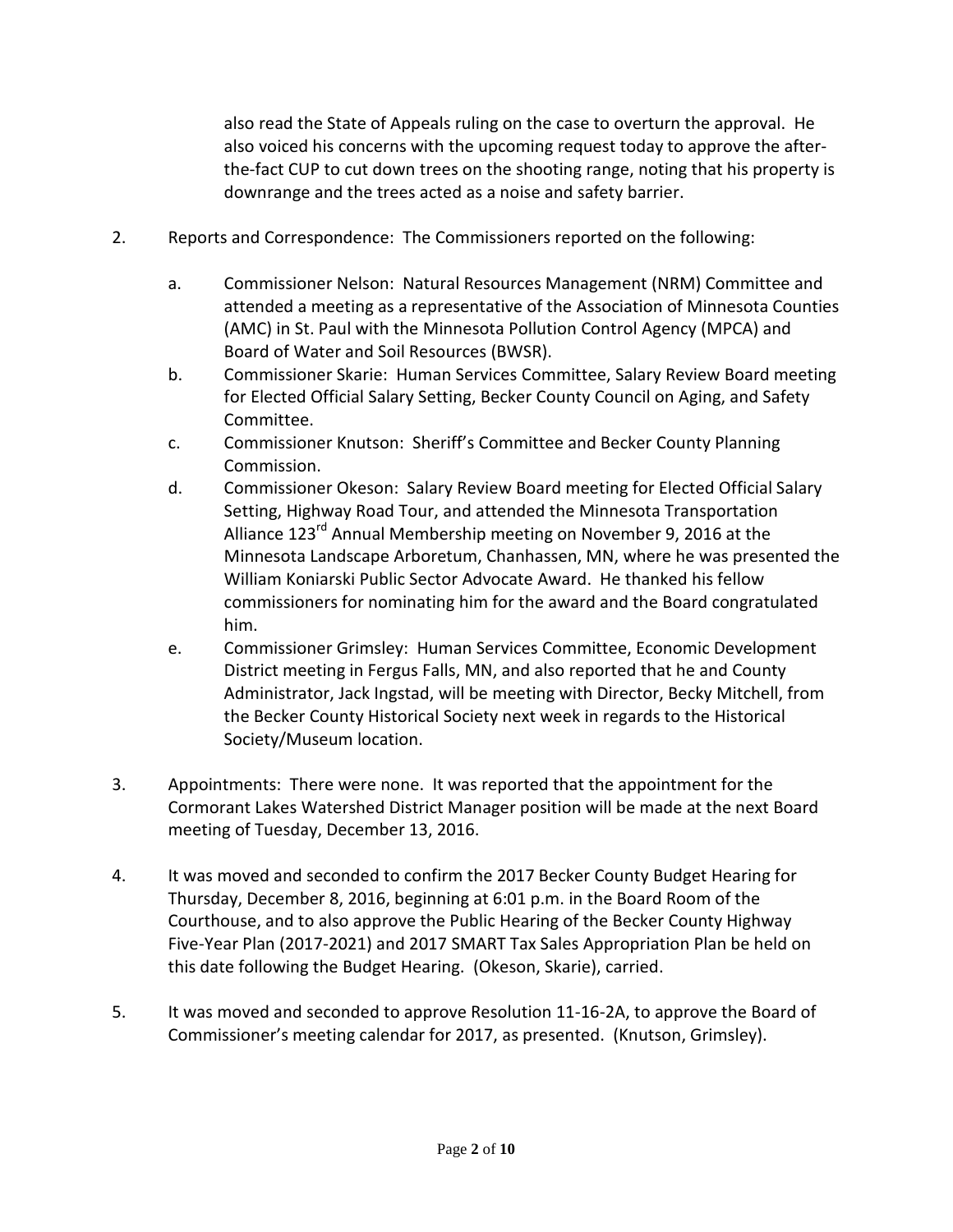County Administrator, Jack Ingstad, would like to add the date for the Budget Hearing to the calendar and therefore has requested to postpone approval of the calendar until the next board meeting on December 13, 2016.

It was moved and seconded to table the motion to approve Resolution 11-16-2A, as presented. (Knutson, Grimsley), carried.

Jail Project Update: County Administrator, Jack Ingstad, presented:

- 1. It was moved and seconded to proceed with the Highway 59 location for the new jail site, even if the County has to install a lift station or own septic and water system. (Grimsley, Skarie), carried.
- 2. It was moved and seconded to authorize the Jail Committee to choose the architect for the architectural design of the new jail, between BKV Group and Klein McCarthy Architects, and to return to the Board for ratification. (Grimsley, Skarie), carried.
- 3. It was moved and seconded to authorize the Jail Committee to expend an additional \$50,000 for the Jail Construction Project, as discussed. (Skarie, Nelson), carried.
- 4. There was also discussion on touring a jail site that has utilized BKV Group for architectural design services, whether it's the Pennington County Jail currently under construction, or another jail site that has been completed.

Sheriff Todd Glander reported later that the Pennington County Jail is in the very early stages of construction, and therefore, he will research other possible sites that have contracted with BKV Group for architectural design services.

Finance Committee Minutes: Mary Hendrickson presented:

- 1. It was moved and seconded to approve the Regular Claims, Auditor Warrants, and Over 90-Day Claims, as presented:
	- a. Auditor Warrants (Tuesday Bills):
		- i.  $11/01/2016$  in the amount of \$1,590.75
		- ii.  $11/09/2016$  in the amount of \$26,512.88
		- for a total amount of  $$28,103.63$
	- b. Over 90-Days:
		- i. Arrow Electric, in the amount of \$12.46 (invoice just turned in)
		- ii. All Star Cleaning Service, in the amount of \$323.84 (invoice was misplaced)

iii. Jiffy Lube, in the amount of \$30.83 (invoice just turned in) (Knutson, Okeson), carried.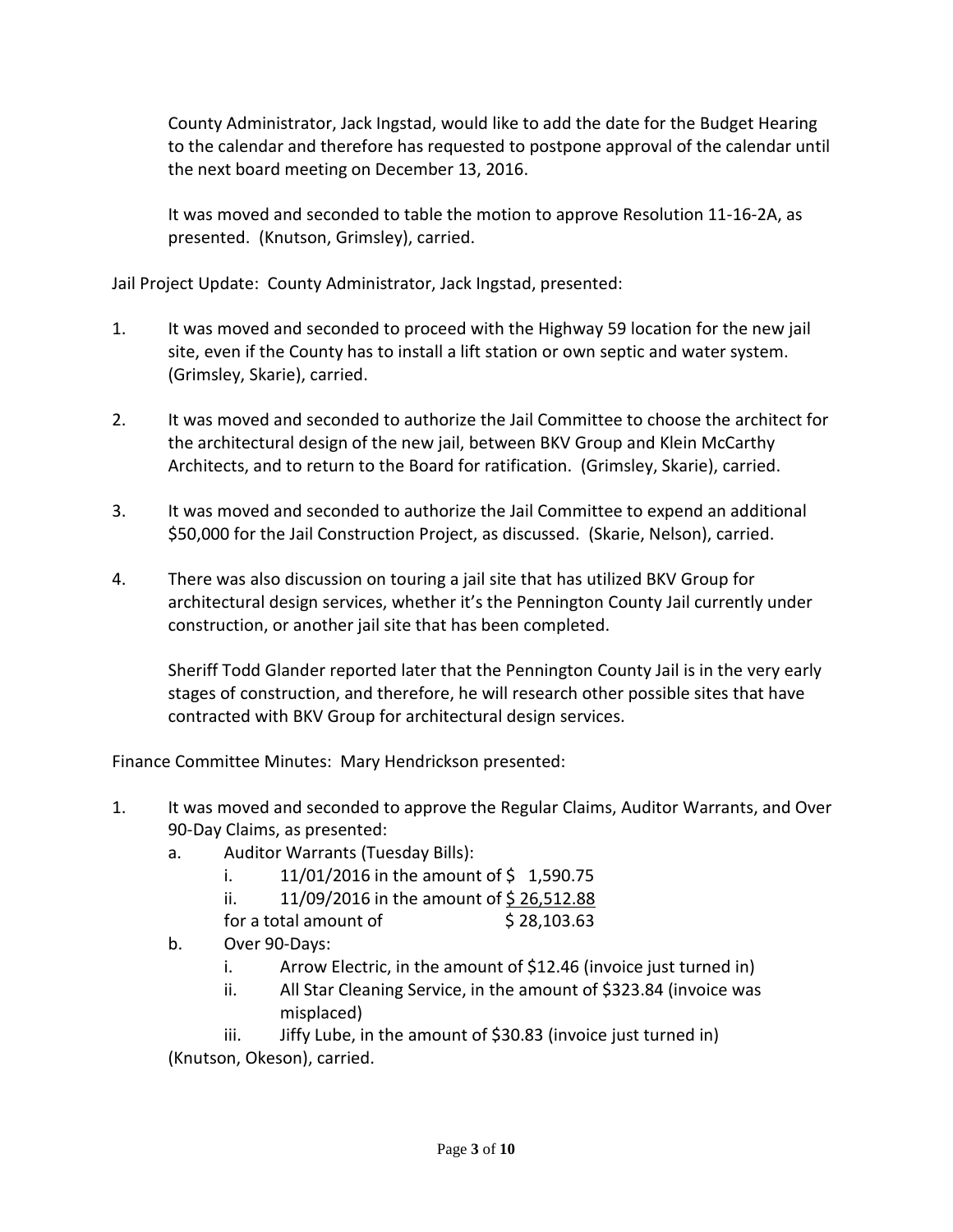- 2. It was moved and seconded to approve the purchase of Cisco Engineer On-Site Consulting, at a cost of \$1,850.00 from Marco, as presented. (Skarie, Knutson), carried.
- 3. It was moved and seconded to approve the purchase of Cisco Voice Gateways Software replacement and licenses, at a cost of \$10,230.18 from Marco, as presented. (Knutson, Okeson), carried.
- 4. It was moved and seconded to approve the renewal of Cisco Yearly Maintenance Phone Systems, effective December 31, 2016 - December 30, 2017, at a total cost of \$13,233.22 from Marco, as presented. (Okeson, Knutson), carried.
- 5. It was moved and seconded to accept the quote of \$1,350.00 for LogMeIn Remote Support, as presented. (Grimsley, Knutson), carried.
- 6. It was moved and seconded to approve the purchase of twenty-four (24) Microsoft Windows Server Licenses, at a total cost of \$1,728.00 from SHI, Somerset, New Jersey. (Knutson, Skarie), carried.
- 7. It was moved and seconded to approve the payment of \$1,700.00 for MN.IT Internet Service Fees for September 2016. (Knutson, Grimsley), carried.

Auditor-Treasurer: Mary Hendrickson presented:

- 1. Licenses & Permits:
	- a. It was moved and seconded to approve Resolution 11-16-2F, to approve the Gambling Application for Exempt Permit to conduct Gambling by the Cormorant Lakes Sportsman's Club – Gaming, for operations at Hooligans Lakeside, 17575 County Highway 6, Lark Park, MN, in Lake Eunice Township. (Knutson, Skarie), carried.
- 2. Auditor-Treasurer, Mary Hendrickson, reported that the Canvassing Board met in regards to the Election on Monday, November 14, 2016.
- 3. It was moved and seconded to approve the Capital Expenditure Request to replace the CertiChex Professional Software, for processing all County checks, in the amount of \$8,659.00 from Gerard's Business Solutions, Inc., Burnsville, MN. (Grimsley, Knutson), carried.

Highway: Jim Olson presented:

1. It was moved and seconded to approve Resolution 11-16-2E, to enter into the State of MN Department of Transportation (MNDOT) Trunk Highway 225 Turnback Agreement (Number 1026773), as presented, and to authorize the County Board Chair and County Administrator to execute the agreement and any amendments to said agreement. (Okeson, Knutson), carried.

Sheriff: Sheriff Todd Glander presented:

1. It was moved and seconded to approve Resolution 11-16-2B, as presented, to renew the Sunnyside Care Center and Becker County Jail Agreement, as presented, effective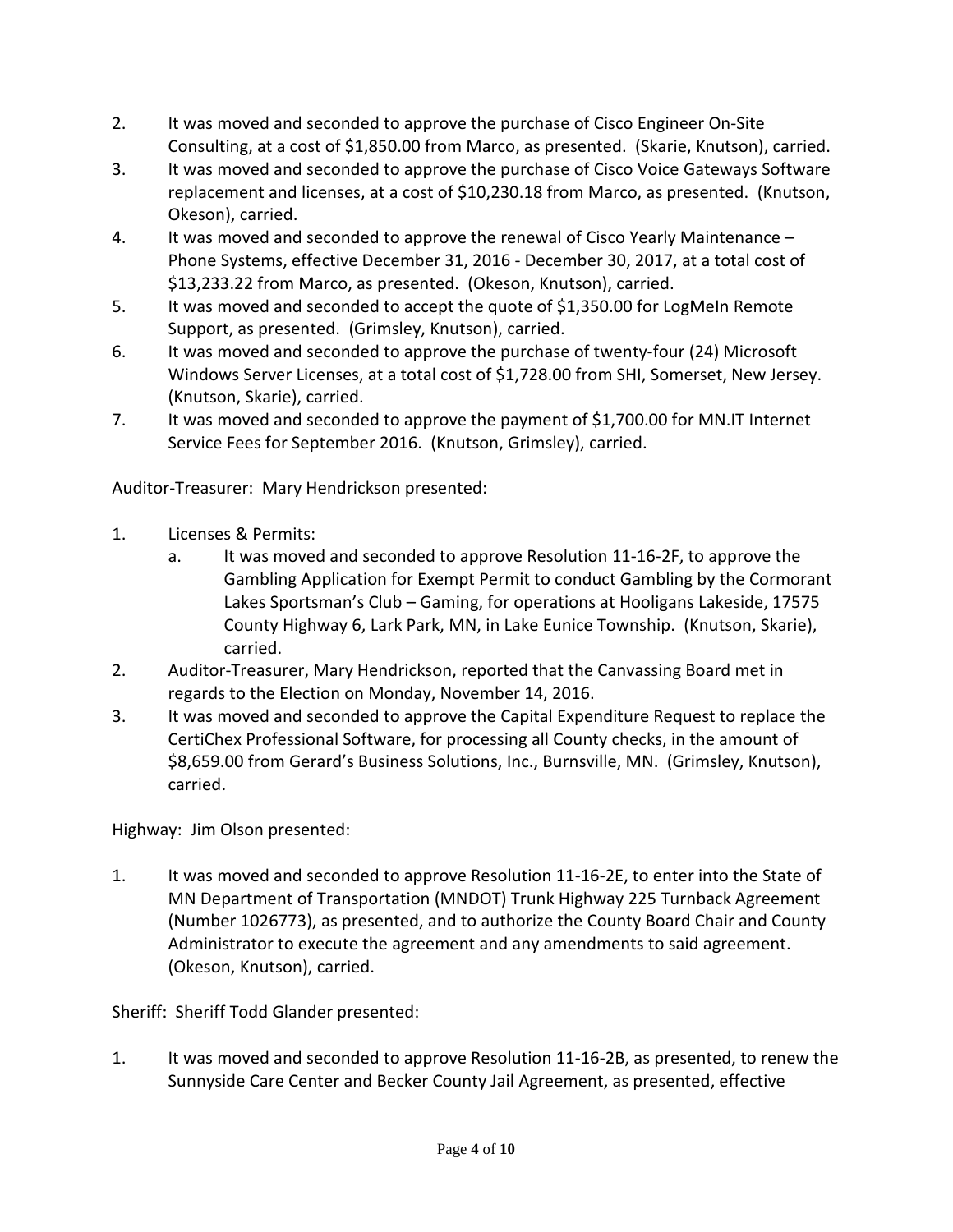November 1, 2016 – October 31, 2017, at the monthly rate of \$3,642.08, with a total cost of \$43,704.96 for the contract year. (Grimsley, Knutson), carried.

- 2. It was moved and seconded to approve Resolution 11-16-2C, to hire one (1) Full-Time Correctional Officer position, due to a vacancy, and to backfill as necessary, which may include a Part-Time Correctional Officer. (Knutson, Okeson), carried.
- 3. It was moved and seconded to approve Resolution 11-16-2D, as presented, to reorganize the Sheriff's office by taking three (3) Part-Time Courthouse Screener positions (1.2 FTE's) and creating a Variable Hour Courthouse Screeners Group and moving the three (3) current Part-Time Courthouse Screener employees in the position to the Variable Hour Courthouse Screeners Group, and to advertise and hire one (1) additional Courthouse Screener through the normal hiring process. (Knutson, Okeson), carried.
- 4. It was moved and seconded to accept the low quote from Mountain Motors of Detroit Lakes, as presented, for the purchase and installation of five (5) Squad Car Hitches, at a cost of \$353.64 each. (Okeson, Knutson), carried.

Human Services: Denise Warren presented:

- 1. It was moved and seconded to approve the public sale of a 1989 Camper Trailer, using on-line bidding and advertised on the County website, and if no interest, to sell as scrap. (Grimsley, Skarie), carried.
- 2. It was moved and seconded to approve the Human Services claims for Human Services, Community Health, and Transit, as presented. (Skarie, Knutson), carried.

Land Use Department – Natural Resources Management (NRM)/Parks & Recreation: Guy Fischer and Steve Skoog presented:

- 1. It was moved and seconded to approve the Detroit Mountain Recreational Maintenance Services Agreement, at a cost of \$7,500.00 for one (1) year, and as presented. (Grimsley, Okeson), carried.
- 2. It was moved and seconded to accept the low quote of \$39,950.00 from ECCO Midwest of Hastings, MN, to develop a contract with ECCO Midwest to perform asbestos and other hazardous materials removal work on Tax Forfeited Property (Former Gary's Furniture Building) in Frazee, MN, and to authorize the Board Chair to sign said contract. (Okeson, Knutson), carried. It was noted that this would not include demolition of the building.
- 3. It was moved and seconded to accept the donation of \$100.00 from American Legion Post #15, Detroit Lakes, MN, to be used toward the purchase of the Dunton Locks Fishing Pier. (Knutson, Grimsley), carried.
- 4. It was moved and seconded to approve the purchase of a Dog Waste Station at Dunton Locks Park, at a cost of \$300.00. (Grimsley, Knutson), carried.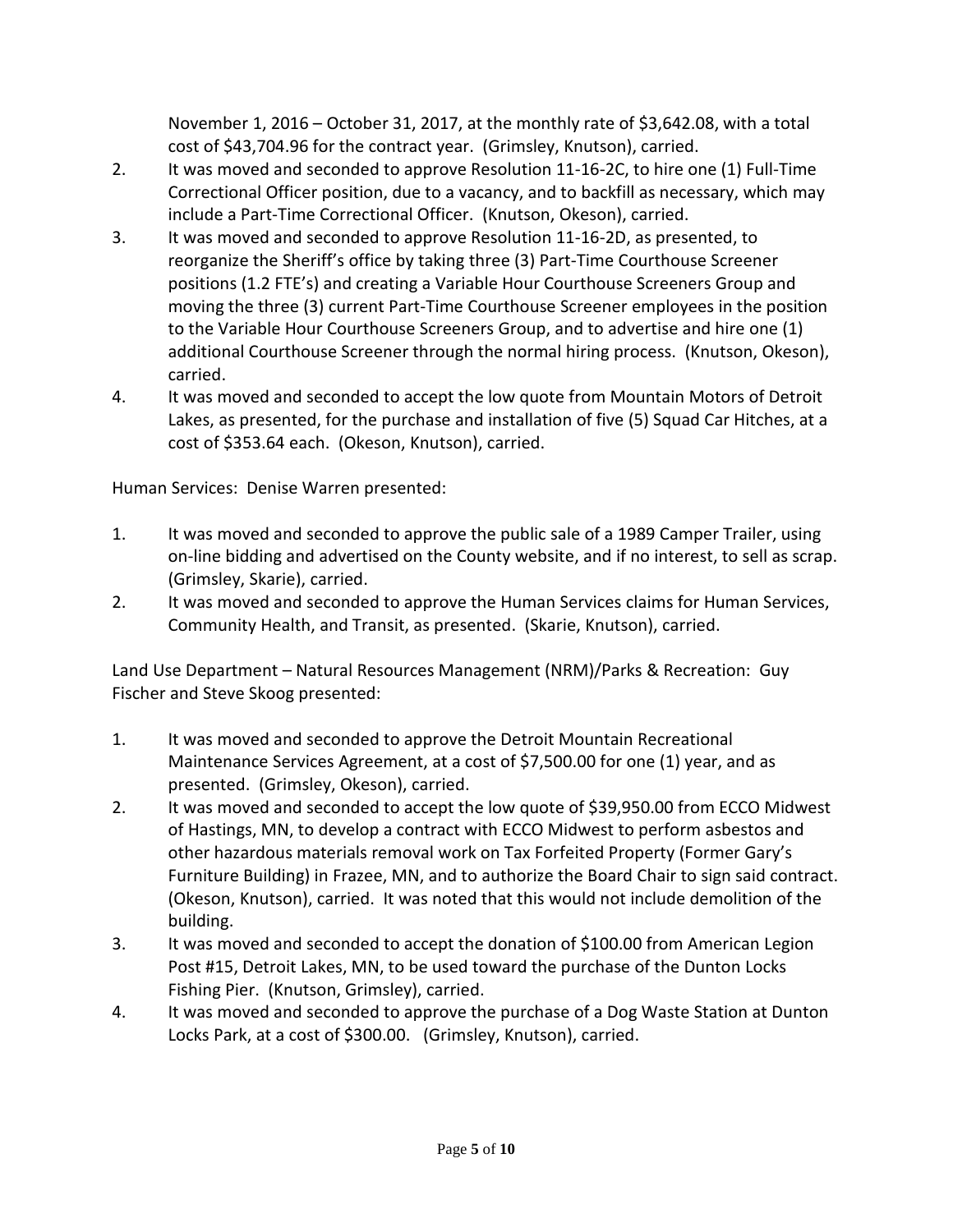Land Use Department – Planning & Zoning: Patty Swenson and Steve Skoog presented:

1. Discussion was held in reference to the request by the Osage Sportsman's Club for the approval of a Conditional Use Permit (CUP), to allow the conversion of timberland to cleared property within the Shoreland District, which was part of a previous request and future proposal. It was noted that the Planning and Zoning Department has received approximately 20 letters of opposition to the request.

Board Chair Nelson opened the meeting up for public comment. Brian Winczewski was present, however, he had addressed the Board during Open Forum. Chair Nelson requested a "recap" of those that spoke during Open Forum in reference to the Osage Sportsman's Club CUP request. It was acknowledged that Brian Winczewski, Mahlon Edmonson, and Del Carver were present during Open Forum and spoke in opposition to the request, as noted above (See Open Forum Section).

A letter was also submitted by Russell and Judy Mattson of Osage, MN to the Becker County Planning and Zoning Commission, expressing their safety concerns and frustration with the noise level for the residents that live in close proximity to the shooting range.

Jodi Walsh, Park Rapids, MN spoke on behalf of the Osage Sportsman's Club, and reported that the club has replanted 400 trees and changed the direction of the shooting.

There were no other questions or comments from the public. Board Chair Nelson acknowledged the concerns and issues brought forward today, noting that the Board appreciated the feedback from both sides. He also verified with Ms. Walsh that part of the stipulation of the permit will be to maintain the area as a vegetative or forest area, whether with the trees that were planted, or from brush that may grow and she was in agreement.

It was moved and seconded to concur with the Planning Commission (November 7, 2016), to approve the request submitted by the Osage Sportsman's Club, for a Conditional Use Permit (CUP), for the project located at County Road 48; to allow the conversion of timberland to be cleared within the Shoreland District on the following findings (taken from the Planning Commission Minutes dated November 7, 2016):

- a. The applicant has an approved Stormwater Pollution Prevention Plan from the Becker County Soil & Water Conservation District, a permit from the Minnesota Pollution Control Agency, along with a letter from the Minnesota Department of Natural Resources indicating their approval.
- b. The clearing of the trees does not encroach on neighboring properties and will not have an effect on the properties.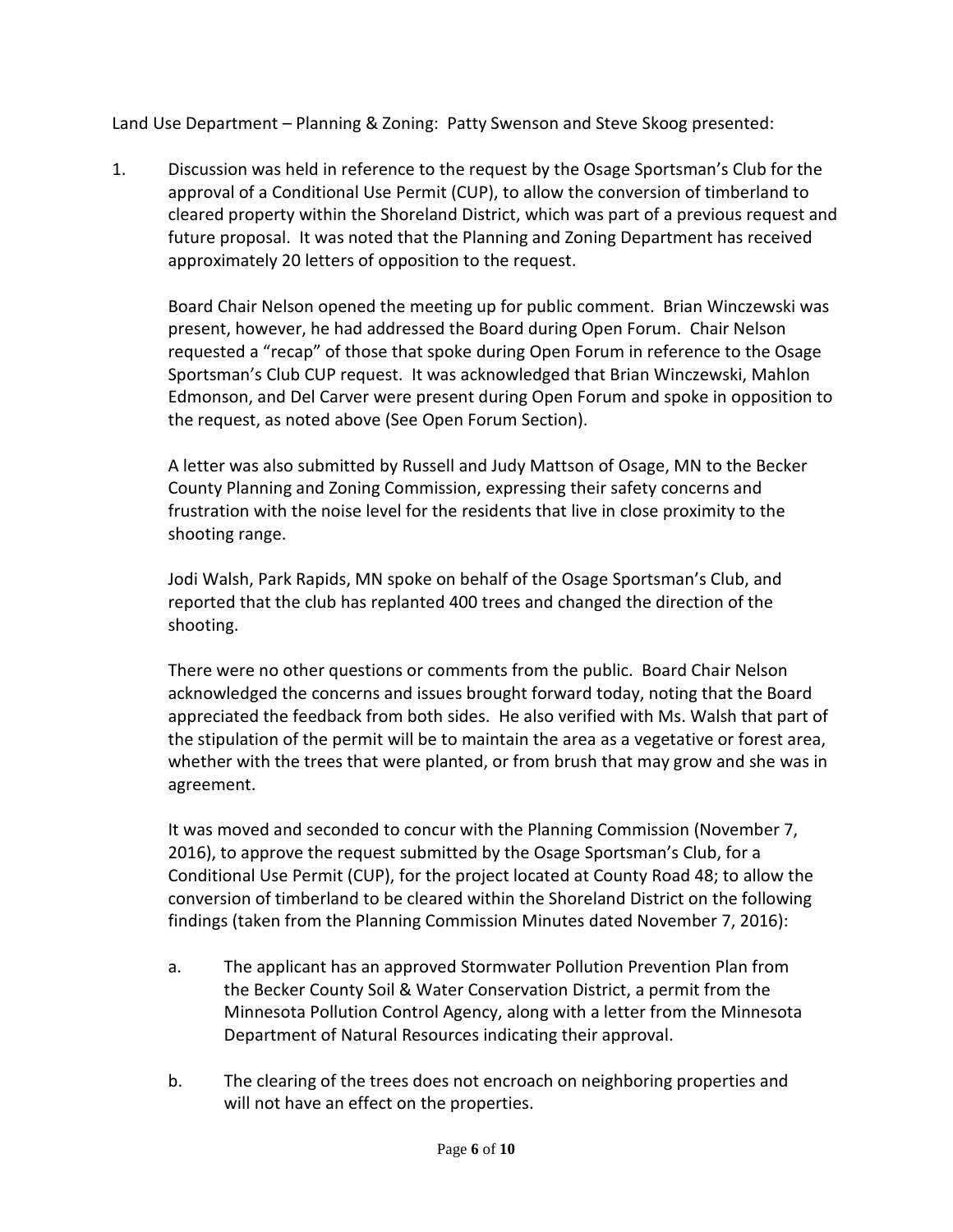- c. The owners did not clear all the way to the public water so any future structure on the property will not be visible from the public water. This is an after the fact request, and as stated by Planning Commission Member, Harry Johnston, "I have visited this property twice in the past year and feel this Conditional Use Permit would have previously been approved, if requested".
- d. Also included is the Staff report for the Osage Sportsman's Club as follows:
	- i. Affect on surrounding property. That the conditional use will not harm the use and enjoyment of other property in the immediate vicinity for the purposes already permitted, nor substantially diminish or impair property values within the immediate vicinity.

Staff finds that the previous removal of trees did not encroach on neighboring properties and as such will not have an effect on those properties.

ii. Affect on orderly, consistent development. That establishing the conditional use will not impede the normal, orderly development and improvement of surrounding vacant property for uses predominant in the area.

The clearing of the land will not have an effect on orderly consistent development. The removal of trees in no way impedes any future or current development in the area.

iii. Adequate facilities. That adequate utilities, access roads, drainage and other necessary facilities have been or are being provided.

This is an existing site and currently has the necessary utilities and access from County Highway 48. The drainage from the property will not be affected as they have an approved Stormwater Pollution Prevention Plan from Becker County Soil and Water Conservation District and a permit from the Minnesota Pollution Control Agency, along with a letter from the MN Department of Natural Resources indicating approval.

iv. Adequate parking. That adequate measures have been or will be taken to provide sufficient off-street parking and loading space to serve the proposed use.

This is an existing facility with adequate parking for the intended use.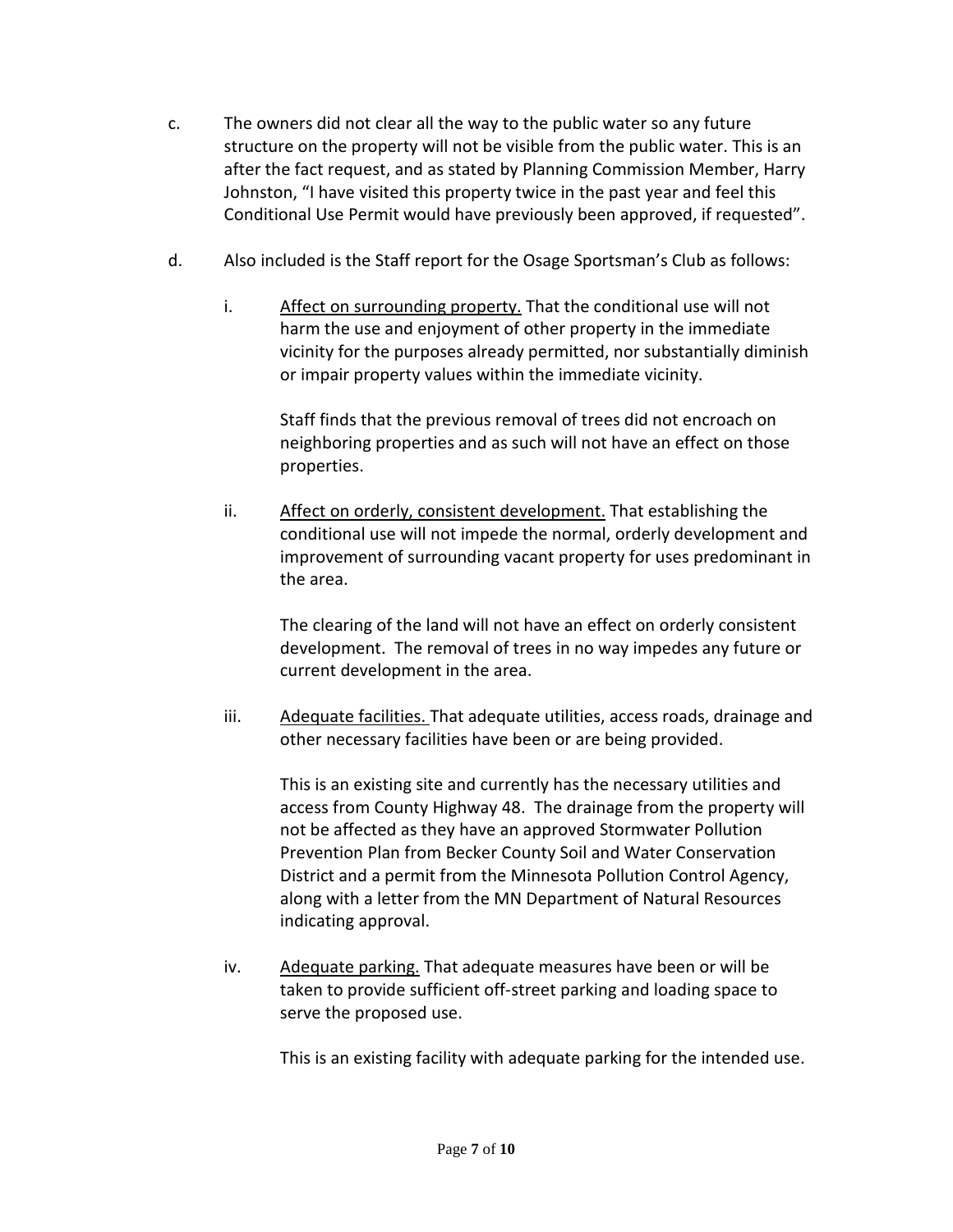v. Not a nuisance. That adequate measures have been or will be taken to prevent or control offensive odor, fumes, dust, noise and vibration, so none of these will constitute a nuisance, and to control lighted signs and other lights so that no disturbance to neighboring properties will result.

The appropriate permits for clearing trees have already been obtained by the Sportsman's club and those permits require the owners to control the dust and noise from those activities. None of the other suggested nuisances are possible with the proposed activities.

- vi. Additional criteria for shoreland areas. In Shoreland areas, it shall be found that adequate measures have been or will be taken to assure that:
	- a. Pollution. Soil erosion or other possible pollution of public waters will be prevented, both during and after construction;

The Sportsman's club has obtained the necessary permits from the MPCA and a SWPPP from BCSWCD to control their stormwater.

b. View from public waters. That the visibility of structures and other facilities as viewed from public waters will be limited;

> The owners did not clear all the way to the public water, so any future structure on the property will not be visible from the public water.

c. Adequate utilities. That the site is adequate for water supply and on-site sewage treatment; and the site is rustic and does not have a well or an on-site sewage treatment system.

> In staff's view the site would be suitable for both utilities if the need for them arose in the future.

d. Watercraft. That the types, uses, and number of watercrafts that the project will generate can be safely accommodated.

The site will not be using watercraft.

and to further include, as part of the public record, that the **s**hore impact zone be enforced, and that the area be maintained with the planted trees and/or brush, as discussed and as agreed upon. (Knutson, Okeson), carried.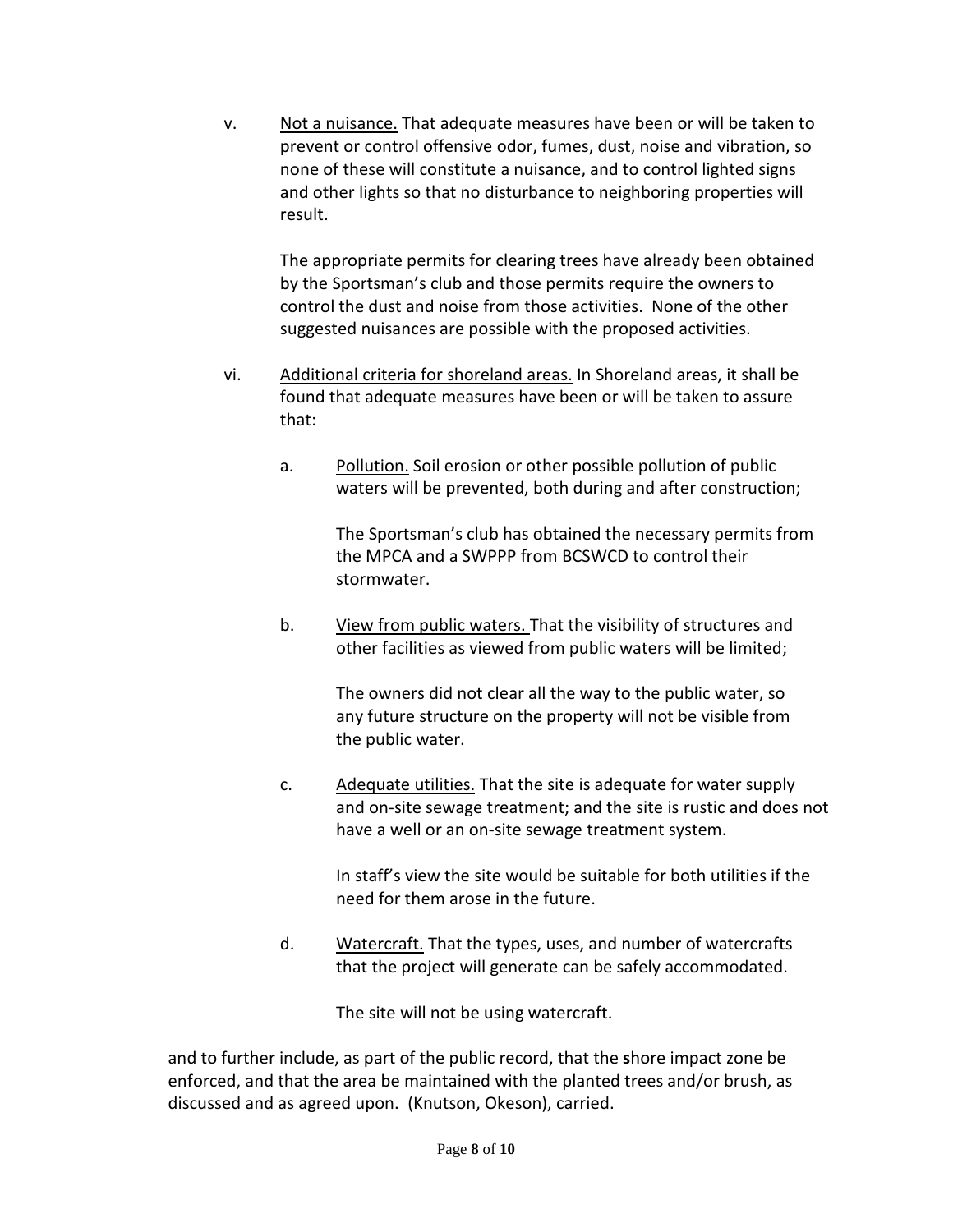- 2. It was moved and seconded to concur with the Planning Commission (November 7, 2016), to approve the request submitted by Mark Rasmussen, for a Conditional Use Permit (CUP), for the project located at 11659 US Highway 10; to allow the manufacturing of skidsteer attachments and other agricultural equipment attachments, with the amended hours from 7:00 a.m. to 5:30 a.m., and to include the following staff findings (taken from the Planning Commission Minutes dated November 7, 2016):
	- a. Affect on surrounding property. That the conditional use will not harm the use and enjoyment of other property in the immediate vicinity for the purposes already permitted, nor substantially diminish or impair property values within the immediate vicinity.

The area is predominantly agriculture and is located right on the highways as such the proposed use will not harm the use of enjoyment or any of the neighboring properties. All of the activity will be located indoors.

b. Affect on orderly, consistent development. That establishing the conditional use will not impede the normal, orderly development and improvement of surrounding vacant property for uses predominant in the area.

The CUP will not impede the orderly development of the surrounding property as it is a manufacturing building in a rural area but close to the City of Lake Park. The current use of the surrounding land is mostly Agricultural so this will not impede their use.

c. Adequate facilities. That adequate utilities, access roads, drainage and other necessary facilities have been or are being provided.

The area has the need access to US Hwy 10. With the provided utilities and drainage issues have been addressed.

d. Adequate parking. The adequate measures have been or will be taken to provide the sufficient off-street parking and loading space to serve the proposed use.

There is adequate parking for the proposed facilities.

e. Not a nuisance. That adequate measures have been or will be taken to prevent or control offensive odor, fumes, dust, noise, and vibration, so none of these will constitute a nuisance, and to control lighted signs and other lights so that no disturbance to neighboring properties will result.